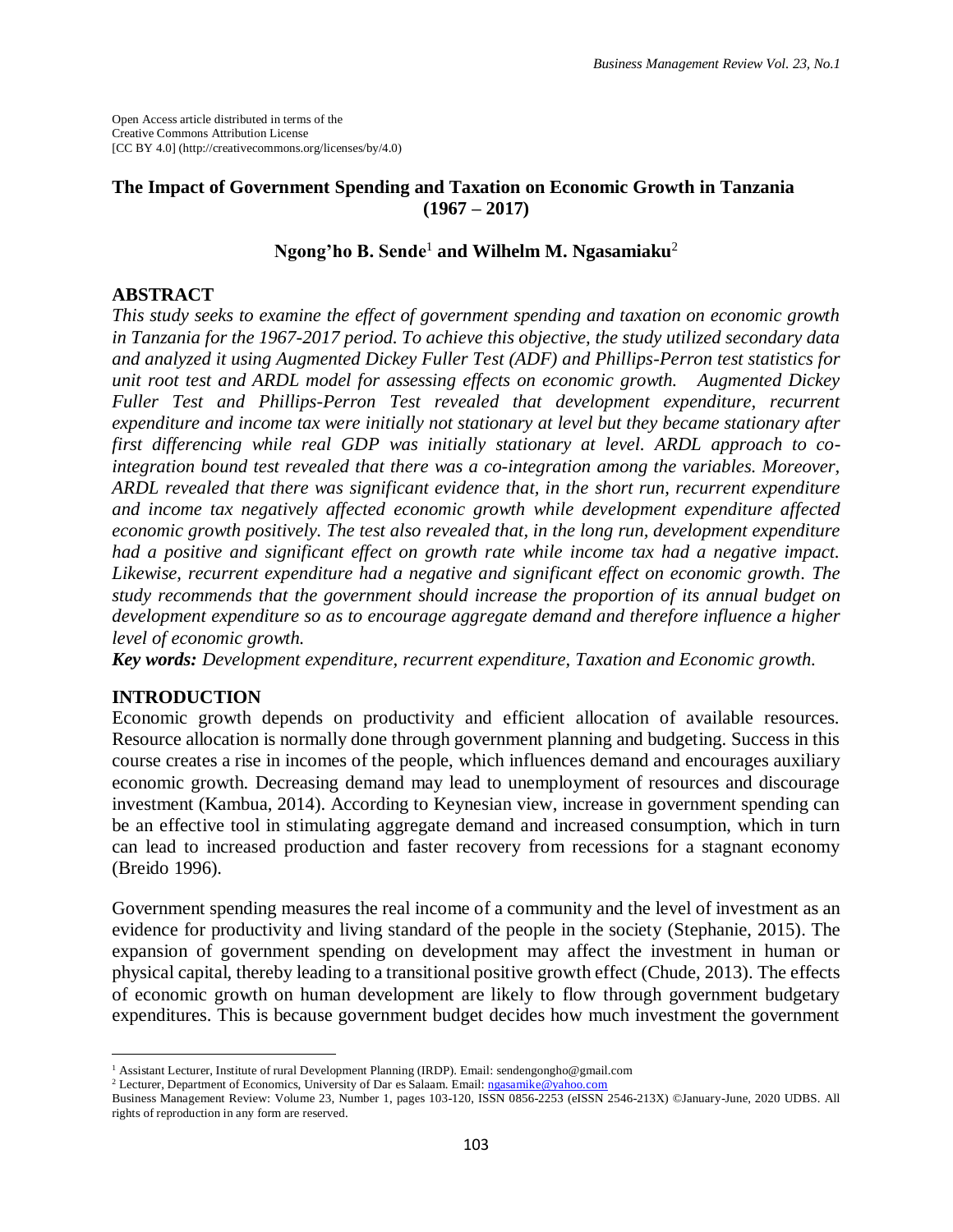should take in private and public sectors. Once the government invests more in public infrastructure, it influences the private sector to invest more in economic growth, thus improving human development in terms of income and affordability of social services.

In Tanzania, the amount of revenues has been increasing since independence. However, from 1996 to 2002 the amount of income tax increased compared to the last two decades since independence. The positive changes of income due to taxes imposed on products were the consequence of the reforms in the system of tax collection. The new improvements that had led to the increase in income tax were the rationalization of the exemption system to avoid further erosion of the tax base, changes in tariff rate and indirect tax (Africa Development Bank, 2010). The tax revenues are very important in the economic stability and economic growth in Tanzania because tax is a key tool in fiscal policy for controlling inflation by reducing the amount of money in circulation (Edwards, 2012). In the first three decades after independence, Tanzania used direct taxes revenue which made it very easy for people to evade tax. Tax evasion may cause low revenues to the government and consequentially affect the completion of development projects (Helge, 2003).

Government spending and growth depend on its forms, which are development and recurrent expenditure. Spending in investments and productive sectors positively affect economic growth (Ruturagara, 2013). Some economic theories such as Keynesian theory show how government spending may be beneficial to economic growth in a country, that is, allocation of government spending to recurrent expenditure influences positively economic growth through aggregate demand. Tanzanian economy has experienced both domestic and external economic shocks which have affected its growth rate due to fall in production. For instance, from1973 to 1974, Tanzania experienced oil crises and drought, from 1975 to 1976 it faced a coffee price boom and from 1978 to 1979 the country had to fight a war with Uganda. The growth rate was 5.8% in the 1970s and it decelerated to negative in the 1980s (Nyorekwa & Odhiambo 2014). Moreover, the growth of gross domestic product (GDP) reached 6.7 percent in 2004, which was an increase from the average of 5.5 percent from 1999 to 2003 and 3.3 percent from 1994 to 1998 (African Economic Outlook, 2006). An increase in direct government spending in non-productive activities (recurrent) beyond the collected revenues will affect the saving and investments, and hence affect economic growth. The growth rates have an impact on public and private sectors, which means that a proper allocation of resources for both private and public spending raises the overall economic growth (Vamvoukas, 2004).

The relationship between government spending, taxation and economic growth depends on government activities. Musiba (2013) postulates that government activities can improve economic efficiency and economic growth of a country. He argues that government spending will always be desirable in order to promote economic growth and that the key factor that determines the level of government spending in economic activities is taxes. However, further expansion of government spending will have negative effects on economic growth as they grow more than its revenue collection capacity. This contributes to economic stagnation and decline due to the law of diminishing return (Alegana, 2014). In an attempt to finance rising spending of the government, the government may increase taxes and borrowing from both domestic and external sources. Higher income tax discourages individuals from working and searching for jobs as the government takes more of their earning. This leads to crowd out of the private sectors, thereby reducing private investment in a country (Roger& William*,* 1970).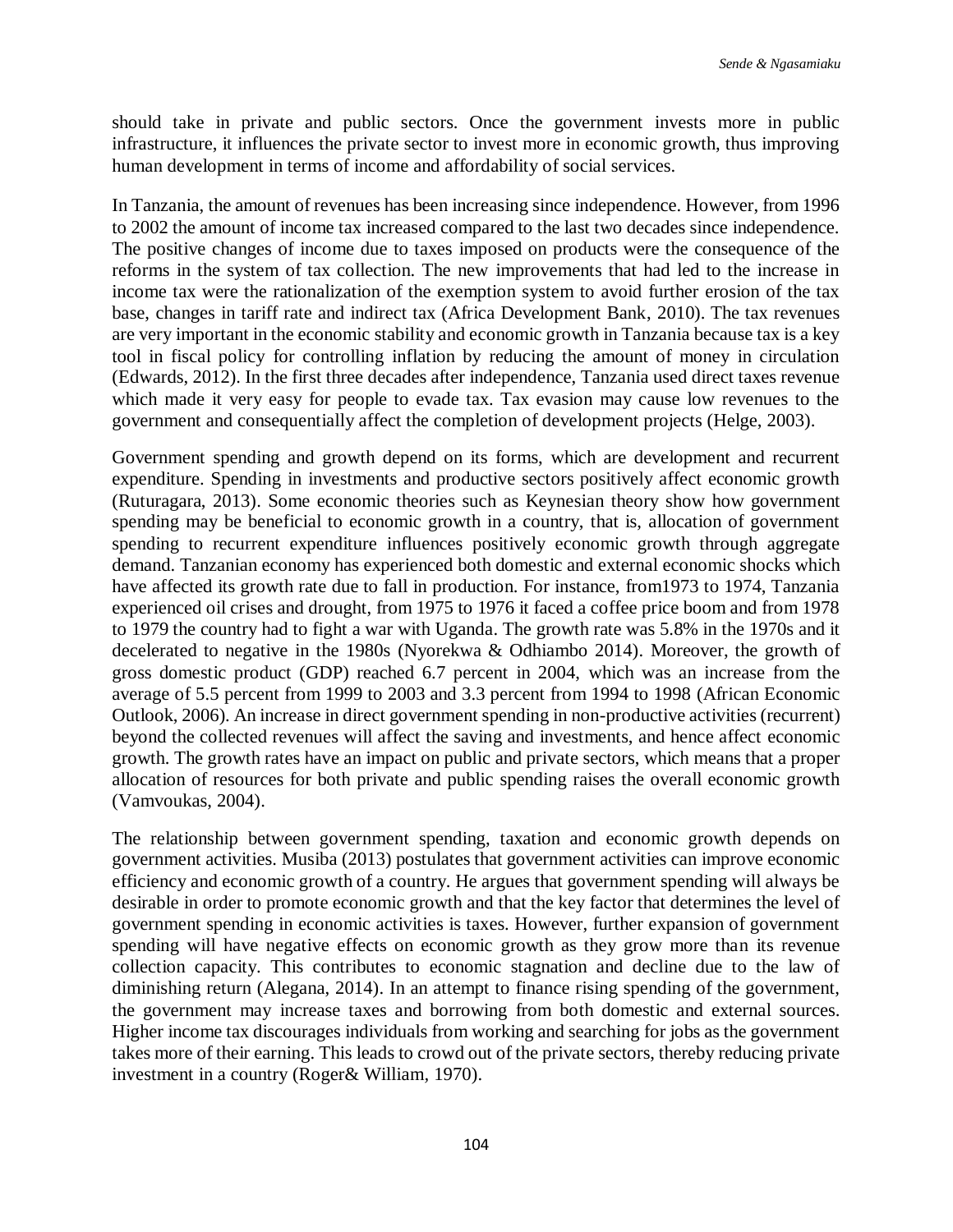In view of these developments, we have noted that economic growth in developing countries is still a challenge. This challenge has directed effort towards assessing the inconsistent evidence that exists in the government spending and taxation on how they affect economic growth. The assessment of the effect of government spending and taxation has been using different analytical methods in different time periods, which has resulted in inconsistent evidence. The government of Tanzania faces challenges on how to raise the required resources and better allocate the resources in order to achieve steady growth. Sustained economic growth has not been achieved, partly owing to how and where the resources are allocated despite of the sizeable amount of budget allocated in various development projects every year. Economic growth has been fluctuating overtime, yet little has been done recently to, specifically, assess the combined impact of government spending and taxation on economic growth in Tanzania. Since the government has been playing a leading role in implanting various policies to stabilize the economy, the increase in direct government spending in non-productive activities (recurrent) beyond the collected revenues has led to poor saving and investments and consequently affecting economic growth. Therefore, the main objective of this paper is to empirically assess the impacts of government spending and taxation on economic growth in Tanzania. This paper also aims to establish the short run and long-run effects of recurrent expenditure, development expenditure and income tax on economic growth. In other words, we would like to find out how the resources should be shifted from the less productive to the more productive sectors as well as income tax of the economy so as to boost economic growth.

# *Motivation of the Study*

In the last three decades, there has been a prominent policy concern on debates on economic takeoff among economically backward countries in Asia, Latin America and Africa. Through various economic initiatives, only a small proportion of the economically backward countries have made noticeable progress in terms of economic growth with Asian tigers being one of the blocks so to point. The majority of the economically backward countries are still stuck in poverty and most of them are in Africa, Tanzania inclusive.

For the last 4 years, there has been substantial evidence that the government of Tanzania is determined to transform its economy by increasing investments in development projects, including public infrastructures. Taxation is one of the key policies that are emphasized by the government as a tool that will generate revenue to finance government spending and hence facilitate economic growth. However, literature indicates that over-dependence on tax as the main source of revenue may lead to economic stagnation. It is with the view of envisaged industrial economy that the current study is motivated to investigate the impact of government spending and taxation on economic growth in Tanzania.

# **LITERATURE REVIEW**

### *Theoretical Literature*

Economic growth is the increase in the inflation-adjusted [market value](https://en.wikipedia.org/wiki/Market_value) of goods and services produced by an [economy](https://en.wikipedia.org/wiki/Economics) over time. It is conventionally measured as the percentage of increase in real [gross domestic product \(](https://en.wikipedia.org/wiki/Gross_domestic_product)IMF, 2013). There are several models which have explained the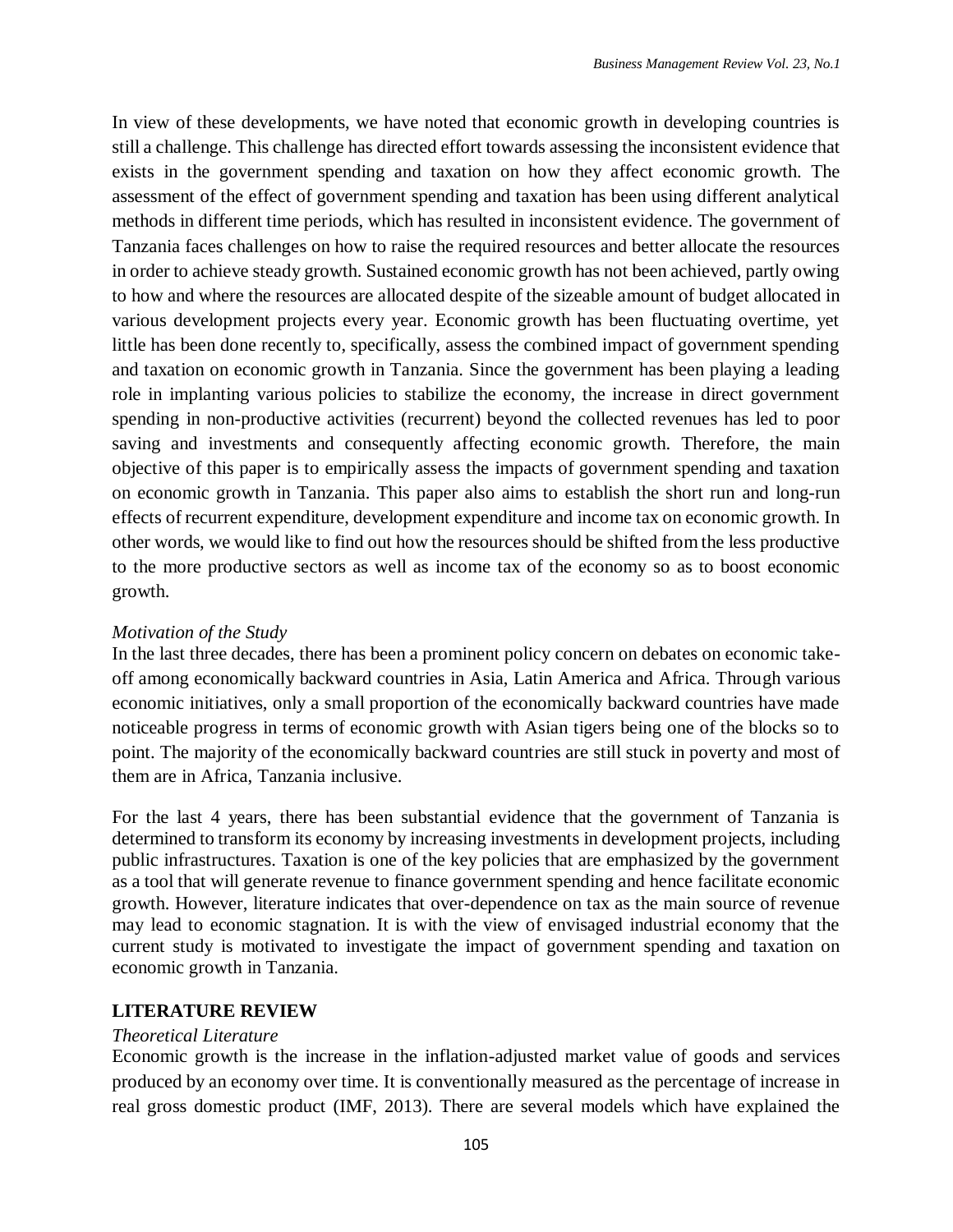drivers of economic growth. The most prominent model is the Solow-Swan model by Solow and Swan (1956). The Solow-Swan model explains the key insights on what creates the difference in per capital incomes in the world. The model uses Cob-Douglas production function to describe how population growth, savings rate and depreciation rate have a role to play in explaining economic growth. This model is further supported by [Harrod](https://en.wikipedia.org/wiki/Roy_Forbes_Harrod) (1939), and [Domar](https://en.wikipedia.org/wiki/Evsey_Domar) (1946) model famously known as the Harrod-Domar model attempting to explain the drivers of economic growth. This model presents savings and productivity of investment as the key drivers of growth. The model proposes that growth depends on the amount of capital and labor, and the more people are endowed with high incomes the higher the growth which emanates from high savings.

Furthermore, Romer*et.al.* (1992) in their attempt to uncover sources of economic growth developed an endogenous growth3 model which explains growth as being a result of increase in savings rate. They argued that marginal product of physical capital increases if the savings rate increases, thereby triggering growth in the economy. This was augmented by Lucas (1988) two sector growth model that explains growth in two episodes. The model assumes an economy with both physical capital and human capital with the view to test the key drivers of growth of an economy. The study findings show that in the short run, returns to physical capital tend to dominate growth, but in the long run, returns to human capital dominate growth.

Baro (1991) formulated a government expenditure growth model. In this model he highlighted the advantages which flow from a productive government expenditure. In the model he argues that government expenditure has a positive effect on marginal physical productivity and enhances productivity of physical capital. He further remarks that in order to have a sustained equilibrium growth, the level of government expenditure has to be proportional to the scale of the economy. The model concludes that growth and economic performance are to a great extent enhanced by optimal tax policy. Chamley (1986) developed an optimal tax growth model which explains growth as being a result of an optimal tax on capital. He argues that in order to have sustained long run growth, the optimal tax on capital has to converge to zero. In this model he specifies the level of government expenditure as endogenous and proportional to the level of growing capital stock. The major shortcoming of this model is that it does not consider any externalities which result from the level of government expenditure. These theoretical drivers of economic growth have powered the need for economists to empirically estimate the effect of government spending and taxation on economic growth.

# *Theoretical Framework*

 $\overline{a}$ 

This part develops econometric model for the relationship of the government spending and taxation on economic growth. The economic growth model used in this study is based on the augmented Solow growth model with modification that extends the growth model to allow taxation as an additional input to enter the growth function. According to the Solow's function, Economic growth is a function of technology (T), capital accumulation (K) and labor force (L), that is;  $Y =$ 

<sup>3</sup>Endogenous growth is the growth that is driven by internal rather than external factor such as investment, knowledge and human capital.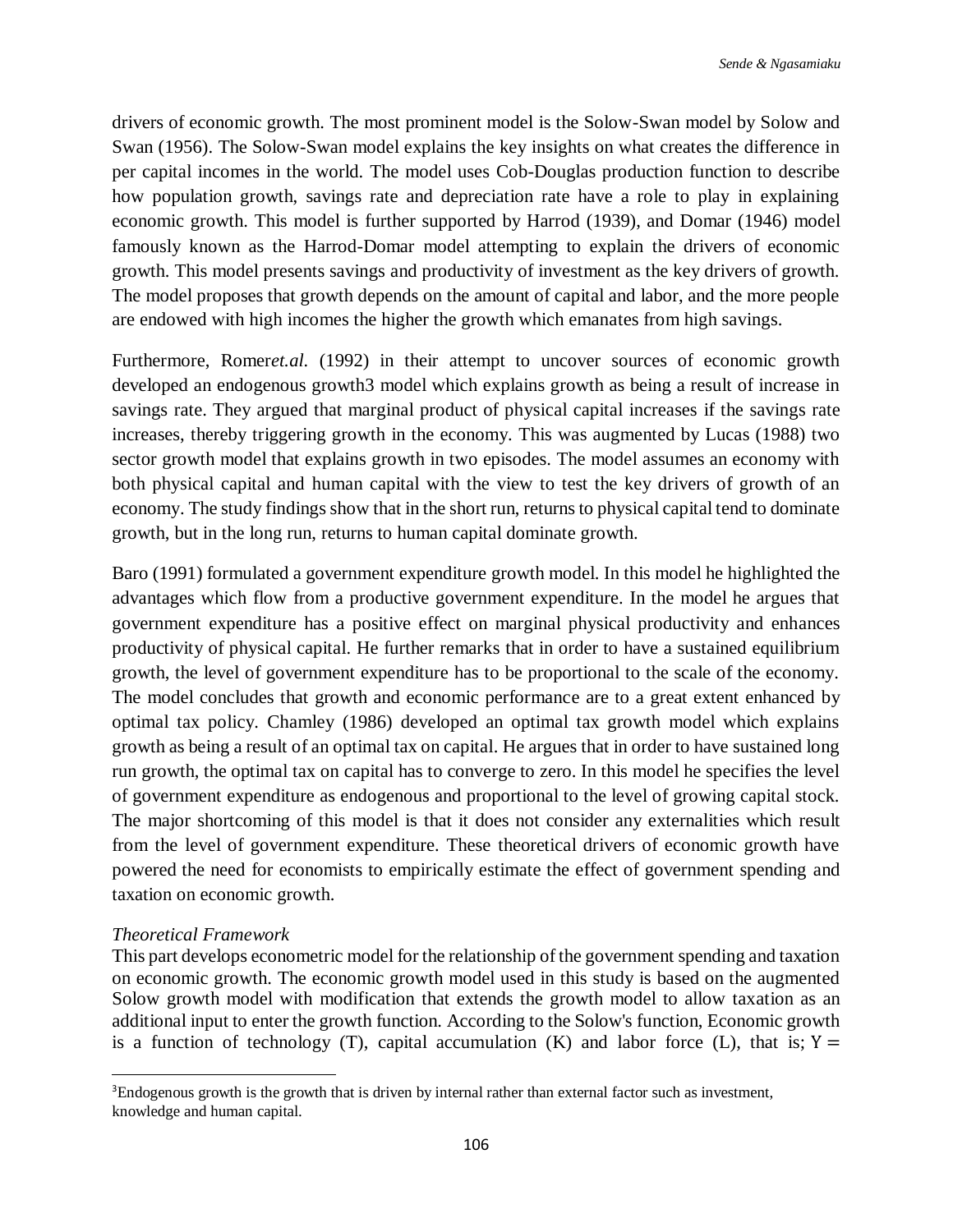$F(T, K, L)$ . But according to the endogenous growth theory on economic growth, 'taxation  $(T<sub>x</sub>)$ ' is very significant in explaining changes in economic growth but not captured by the general model and hence the model can be modified by encompassing taxation in one aggregate function such that:

Y = F(T,K, L, Tx)……………………………...……………………………………………...… (1)

From this model, technology, capital and labor can be termed as government expenditure. Government spending can be decomposed into two components, namely recurrent expenditure  $(R_e)$  and development expenditure  $(D_e)$  while taxation can be decomposed into three components; which are customs and excise duties  $(E_d)$ , income tax  $(I_t)$  and sales tax  $(S_t)$ . Specifically, for this study the model can be exaggerated as follows:

Y = F(R<sup>e</sup> ,D<sup>e</sup> , It)………………………………………………...……………………………… (2)

# *Empirical Review*

There are a number of studies conducted in both developed and developing countries trying to examine the causal relationship between public spending, taxation and its impact on economic growth. For instance, Hasnul(2016)used time series data to examine the impact of government expenditure on economic growth in Malaysia for the 1970-2014 period. The study used ordinary least square (OLS) techniques and the findings concluded that large government expenditure led to lower economic growth. Both government expenditure, namely development expenditure and recurrent expenditure were significant but led to lower economic growth. Moreover, the findings revealed that education, defense, healthcare, and development expenditure did not significantly contribute to the economic growth. Basing on the Keynesian hypothesis, these findings are not applicable to Malaysian economy. The study suggested that government should promote the efficiency in the allocation of resources in the development process.

Kweka and Morrissey (2000) studied the impact of government spending and economic growth using time series data for the period from1965 to 1996in Tanzania. The research used cointegration test and error correction term method and the findings indicated that government consumption and private investment impacted positively on economic growth while public investment had a negative and significant effect on economic growth in the short run. Furthermore, the findings revealed that government consumption had a positive impact and was insignificant to economic growth but private investment had a positive and significant effect on economic growth while investment spending impacted negatively economic growth. The study concluded that aid had an important role in supporting consumption although allocation of more aid to productive expenditures would affect positively economic growth in the long run. Likewise, Kapunda (2013) used time series data and the Ordinary Least Square method (OLS) to study the public expenditure composition and economic growth in Tanzania over the period 1965-2010.). The findings indicated that capital expenditure and terms of trade had a positive and significant impact on economic growth while expenditure on health, agriculture, general public services, defense and infrastructure had a positive and insignificant impact on economic growth. The study recommended for a need to promote exports of traditional and non-traditional products rather than importation of unnecessary goods to enhance terms of trade and growth. A similar study by Kairanya (2016) investigated the impact of taxation on economic growth in Kenya for the 1975- 2014period. The study used Ordinary Least Square (OLS) method and the findings revealed that indirect tax had a negative and statistically significance to explain economic growth in Kenya in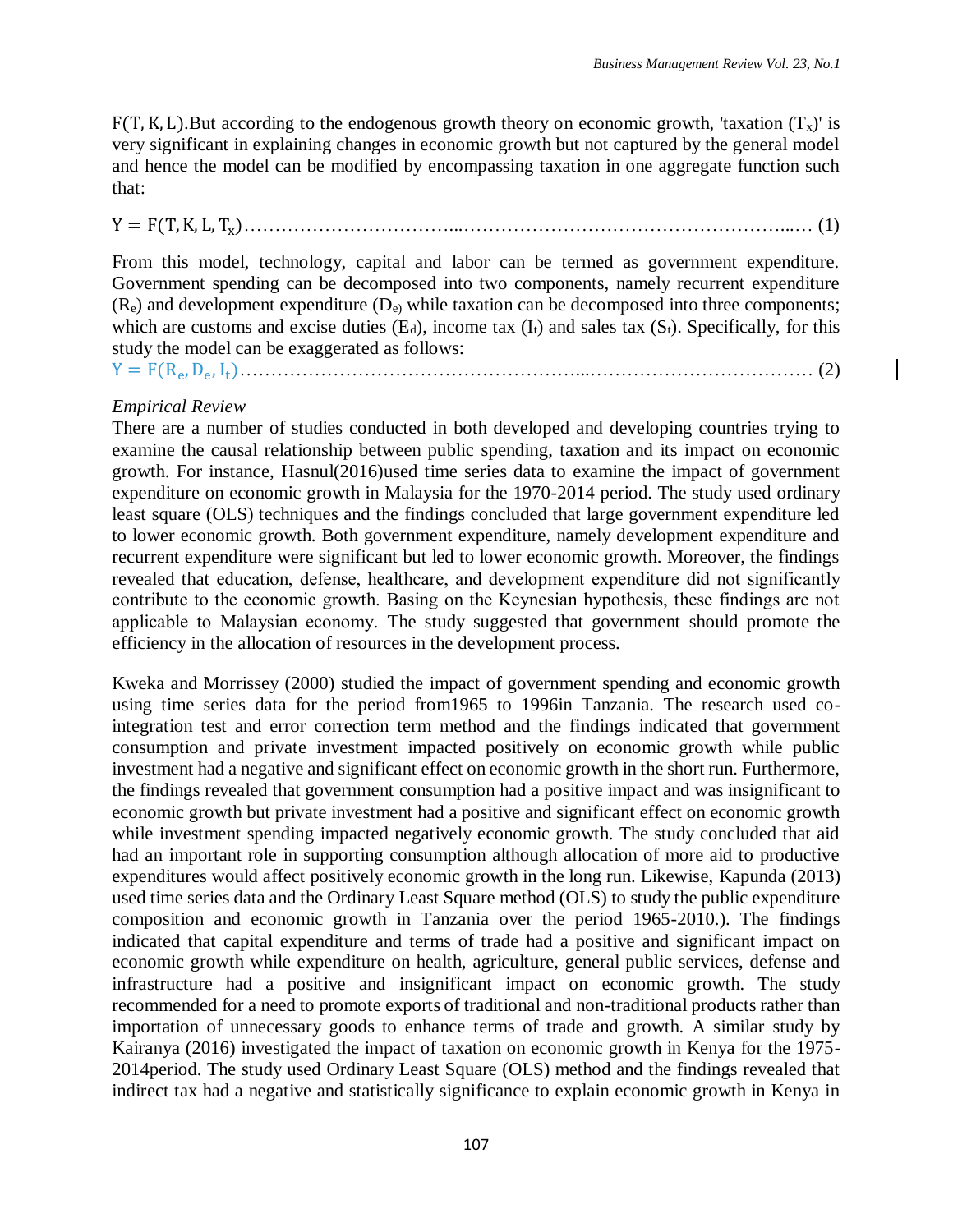the short run while Foreign Direct Investment (FDI) and net exports had a positive effect and were significant in explaining economic growth. Generally, there was a long run relationship running from independent to dependent variables but their coefficient was not estimated. The study recommended that policy makers should focus more on how to enhance international relations in order to attract FDI and export more so as to increase the exports, which is crucial for economic growth.

Abdon *et al.*(2014) examined the relationship between fiscal policy and economic growth in developing Asia for the 1990-2011period. The study used regression analysis and the findings revealed that the coefficient of property taxes was positively significant implying an economic growth increase by the rate of 0.427% for every 1% increase in property taxes. Inversely, income tax, corporate income tax and property income tax had a negative effect on economic growth because they discouraged investment in capital and productive investments while government spending on education and infrastructure (transport and communication) had a positive impact on economic growth. The study recommended that countries should mix both their revenue and expenditure in order to maximize the contribution of fiscal policy to economic growth. Kneller*et al.* (2004) analyzed the long run impact of fiscal policy on economic growth in OECD countries for the 1970-2004period. The study used pooled mean group regressions and the findings revealed that productive expenditure and non-distortionary tax had a positively significant effect on economic growth while recurrent expenditure and distortionary taxes had a negative impact on economic growth in the long run. The study recommended that governments should increase productive expenditure and inhibiting distortionary taxes to finance them so as to affect positively economic growth.

From the foregoing literature review we note that economic theories suggest that government spending and taxation affect economic growth positively through the proper allocation of public resources and negatively through the improper allocation of public resources. The literature examined both the positive and negative effects of public spending and taxation on overall growth in the economy by different authors in both developed and developing countries Abdon *et al* (2014) and Kneller *et al* (2004). It is further evident that the results and evidence on how the government spending and taxation impact economic growth differ by country/region, as well as depending on the analytical methods employed. We also note that empirical studies conducted to determine the impact of government spending on economic growth in Tanzania, such as Kapunda (2013) and Morrissey & Kwela (2000), did not consider income tax as one of the important components of the tax bracket. We, therefore, seek to extend the analysis by assessing the impact of both government spending and taxation on economic growth in Tanzania in order to come up with empirically guided findings with the view to inform fiscal policy making in the country.

### *Conceptual Framework*

The economic growth of a country is usually measured by real gross domestic product (GDP). The total output in the economy is contributed to by different sectors in the economy. The performance of the sectors is sometimes attributable to the performance of other macroeconomic fundamentals such as government spending and taxes. These factors are the main factors that affect economic growth because government spending or expenditure can be a source to raise more or lower the output in the economy. Likewise, the tax rate can be a channel of attracting investors or economic activities, increasing or reducing disposable income. We should note that when a tax system is not fair, it could discourage investors to invest in the country and affect the distribution of disposable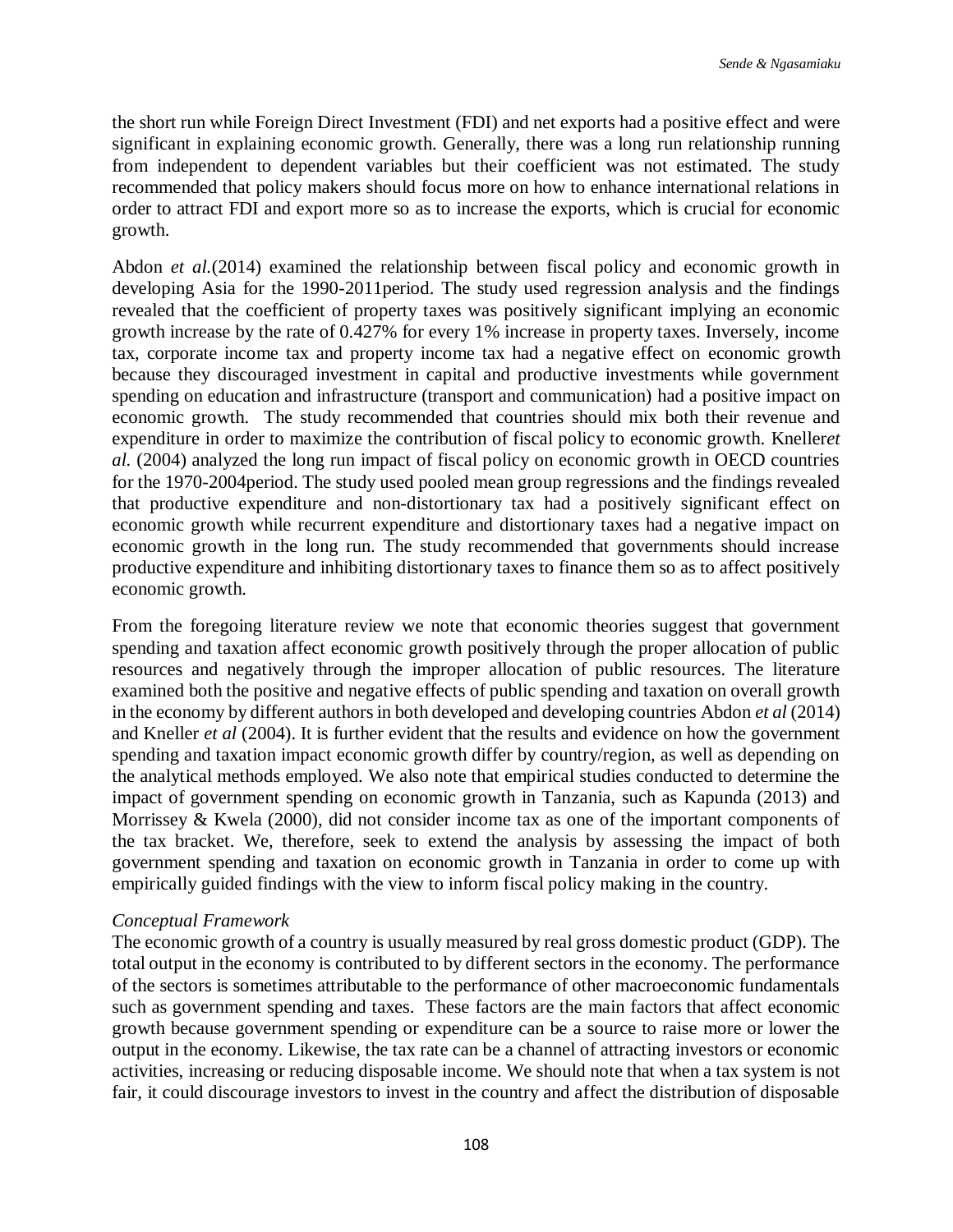income in the economy. Thus, the estimation of growth equation may estimate the coefficient of government spending and taxation on how they affect economic growth if the direction of the relationship exists from government spending and taxation to economic growth. This relation is given by the graphical framework in figure 1.

### **Figure 1: Pictorial Representation of Conceptual Framework**

### **Independent variables Dependent variable Dependent variable**



Source: Author's Creation from Literature Review.

The change in economic growth is a function of development expenditure, recurrent expenditure and income tax.RealGDP =  $f(D. exp, R. exp, INC. tax)$ .

# **METHODOLOGY AND APPROACH**

The aim of this study is to assess the effects of government expenditure and taxation on economic growth in Tanzania mainland. The study adapted the model by Kelvin, Yapatike and Abeid (2017) who studied the impact of government spending and taxation on economic growth in Tanzania. This study employed a time series analytical technique while making use of data extracted from the National Bureau of Statistics (NBS) and Bank of Tanzania (BoT) database. This technique was preferred because of the availability of a long set of time series data recorded at a regular interval covering the sample period between1967-2017. In pre-testing the average imputation procedure was used to replace outliers with values that were within acceptable range in each data series.

# *Data Type and Methods of Analysis*

The type of data used for this study were secondary time series data from 1967 to 2017with a focus on government spending, income tax and real domestic product and were analyzed using a statistical software package called *EViews version 9***.**The selection of data from 1967-2017 aimed to capture growth patterns during different government regimes, economic reforms undertaken during this period as well as ensuring that we obtain sufficient observations that enhance the robustness of our econometric analysis.

# *Unit Root Test*

Time series data were checked for stationarity identify the order of integration so as to help in the selection of appropriate model according to the order of integration. To perform this Augmented Dickey-Fuller test (ADF) and Phillips-Perron test were used to test stationarity of the variable because it is more powerful than **Dickey–Fuller test** (DF) for stationarity (Phillips, 1987). The test ensures that the null hypothesis is accepted unless there is strong evidence against it to reject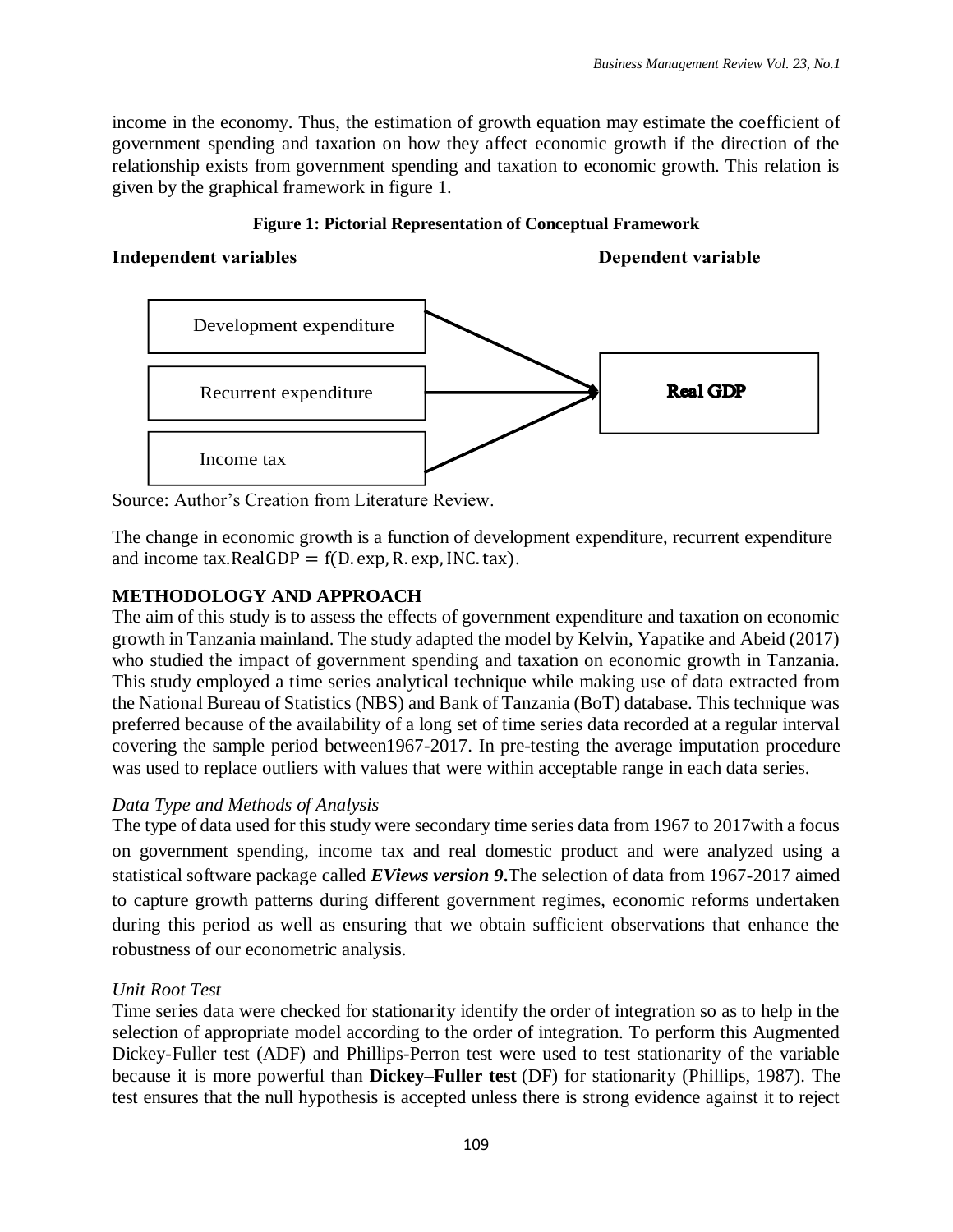in favor of the alternate Stationarity hypothesis which states that *"there is no unit root (it is stationary)*". The models below are the ADF and Phillips-Perron test estimated.

∆x<sup>t</sup> = α + βxt−1 + ∑ γi∆xt−i + ε<sup>t</sup> k i=1 …………………………………………………….……. (3)

This is the augmented model which implies that there is intercept and trend only.

### Whereby:

*t* is the time index,  $\alpha$  is an intercept constant,  $\beta$  is the coefficient presenting process root, that is, the focus of testing, *k* is the lag order of the first-difference autoregressive process,  $x_{t-1}$  is one period lagged value of the variable  $x_t$  and $\Delta x_{t-i}$  is the difference of the lagged dependent variable.

#### *Lag Length Selection*

The Akaike Information Criterion (AIC) was used in this study because it is a more powerful criterion than other standards criteria in the selection of lag. This is because AIC is significant in the sample size of not more than 60 observations (Liew, 2004). That is, the lower AIC value was used to detect the suitable lag to be used in the model.

### *ARDL Bounds test of Co-integration*

This test was employed to test whether there was a long run relationship among variables. The Fstatistic was used to test whether the variables were co-integrated or not. The test involves hypotheses which are null hypothesis and alternative hypothesis. The Null hypothesis was that there was no long run relationship between the variables against the alternative hypothesis that the variables had long run relationship. The guideline was to reject the null hypothesis if the calculated F-Statistic was greater than the upper bound critical value at 5% level of significance.

#### *Model Specification*

The study used econometric techniques by following Solow model. The mathematical model used to assess the effects of development expenditure, recurrent expenditure and income tax on economic growth is specified as: $RGDP = f(REC, DEV, ITAXS)$ .

$$
RGDP = C + B_1REC + B_2 DEV + B_3ITAXS + \varepsilon
$$
 (4)

Where:

| <b>RGDP</b>  | $=$ Real Gross Domestic Product (% of GDP) |
|--------------|--------------------------------------------|
| <b>REC</b>   | $=$ Recurrent expenditure (% of GDP)       |
| <b>DEV</b>   | $=$ Development expenditure (% of GDP)     |
| <b>ITAXS</b> | $=$ Income tax (% of GDP)                  |

#### *Autoregressive Distributed Lag (ARDL)*

Autoregressive Distributed Lag (ARDL) was employed in the analysis because the variables were integrated in I(0) at level and I(1) at first difference.. A negative error correction term and significant coefficient indicate that the model hada long run relationship running from explanatory variable to the dependent variable. The regression equation form of ARDL is as follows:

$$
\Delta \text{RealGDP} = \beta_0 + \beta_1 \text{ECT}_t + \sum_{i=1}^p \beta_2 \Delta \text{ GDP}_{t-1} + \sum_{i=1}^p \beta_3 \Delta \text{ R.} \exp_{t-1} + \sum_{i=1}^n \beta_4 \Delta \text{ D.} \exp_{t-1} + \sum_{i=1}^p \beta_5 \Delta \text{INC.} \tan t - \epsilon_1
$$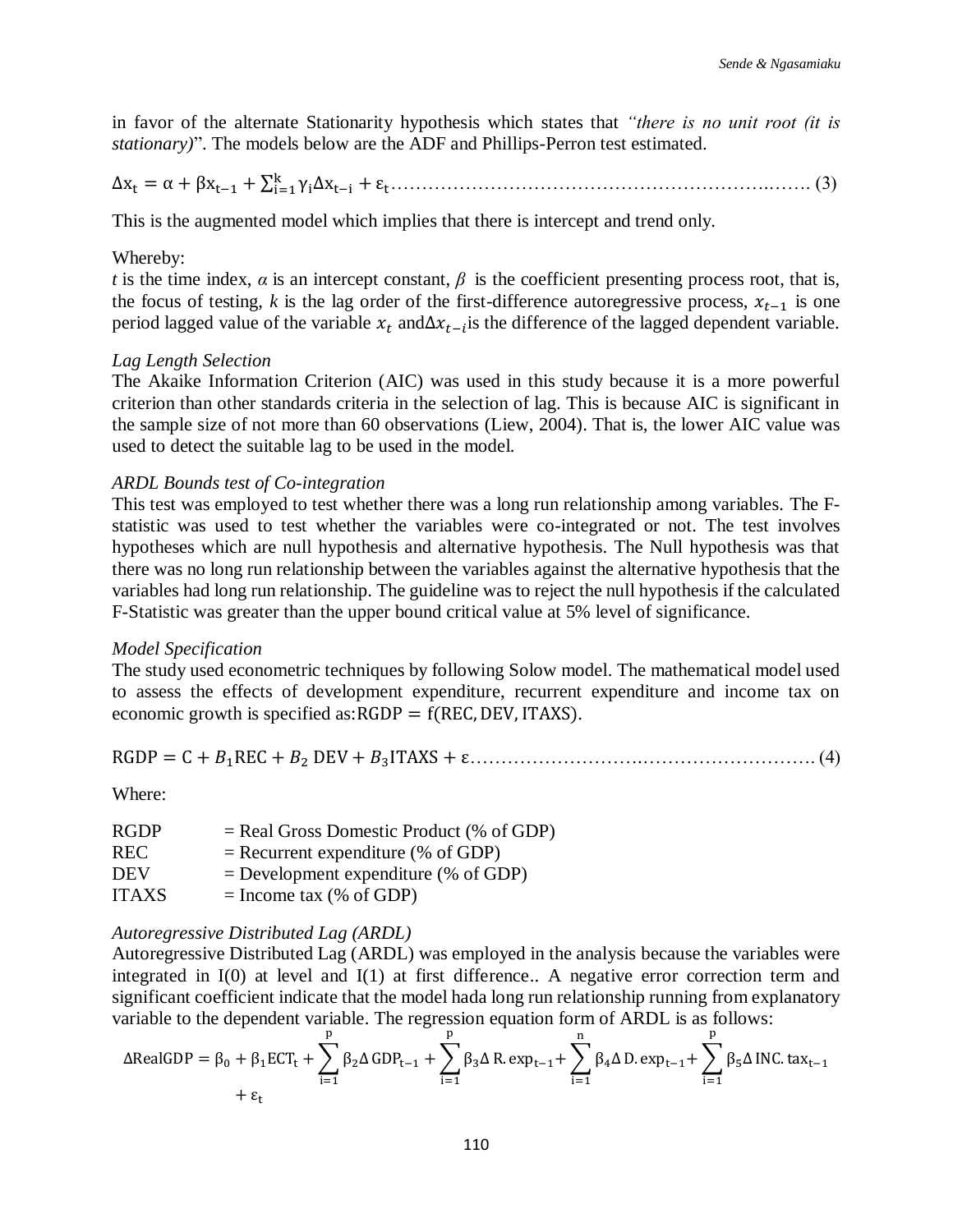Where, PRepresents maximum number of lag,  $\beta_0$  represents intercept of the ARDL,  $\beta_1$  represents coefficient of error correction term,  $ECT<sub>t</sub>$  represents error correction term which according to Iheonu (2016), must be negative and significant,  $β_2$ ,  $β_3$ ,  $β_4$ ,  $β_5$ represent coefficient of variables and  $\varepsilon_t$  represents random error. In addition to that, the Granger causality testis employed to examine the causal relationship between variables. This means that if the value of independent variables granger causes the value of dependent variable, the value of the independent variables' past should significantly help predict the value of the dependent variable's future.

# **FINDINGS AND DISCUSSION OF RESULTS**

# *Test for Stationarity (Unit Root Test)*

This test was conducted to determine the stationarity of the data in each variable. Table 1 summarizes the unit root of the data at level and at first difference.

|                              | Table 1: Unit Root at 95% level of confidence |              |                                 |              |
|------------------------------|-----------------------------------------------|--------------|---------------------------------|--------------|
| Variable                     | <b>ADF</b> test statistics                    |              | Phillips-Perron test statistics |              |
|                              | (with trend and intercept)                    |              | (with trend and intercept)      |              |
|                              | I(0)                                          | I(1)         | I(0)                            | I(1)         |
| Income tax                   | $-2.4898$                                     | $-6.7594$    | $-2.5885$                       | $-10.1489$   |
|                              | 0.3317                                        | $0.0000$ *** | 0.2871                          | $0.0000$ *** |
| <b>Recurrent Expenditure</b> | $-2.5069$                                     | $-8.6364$    | $-2.3901$                       | $-8.8570$    |
|                              | 0.3237                                        | $0.0000$ *** | 0.3801                          | $0.0000$ *** |
| Development Expenditure      | $-2.6778$                                     | $-8.6675$    | $-2.6954$                       | $-11.8911$   |
|                              | 0.2499                                        | $0.0000$ *** | 0.2429                          | $0.0000$ *** |
| Gross Domestic product       | $-6.2309$                                     |              | $-6.2526$                       |              |
|                              | $0.0000$ ***                                  |              | $0.0000$ ***                    |              |

# **Table 1: Unit Root at 95% level of confidence**

Source: Author's Computation from **Eviews** Version 10

Note: *\*\*\* significant at 1%; \*\*significant at 5% and \*significant at 10%*

Table 1 indicates that the unit root results for all variables were stationary in first difference I (1) except Gross Domestic Product which was stationary at levelI (0). Since data series were integrated at I (0) and I (1), it is evident that the method of (ARDL) was appropriate in estimating the short run and long run effect of our independent variables on dependent variable because the condition for ARDL model estimation was met.

# *Bounds Test for Co-integration Analysis*

The study conducted a co-integration test to examine the long run relationships among the variables. The F-statistic that was computed within the framework of the Unrestricted Error Correction Model was compared with the lower and upper critical values in Pesaran et al. (2001).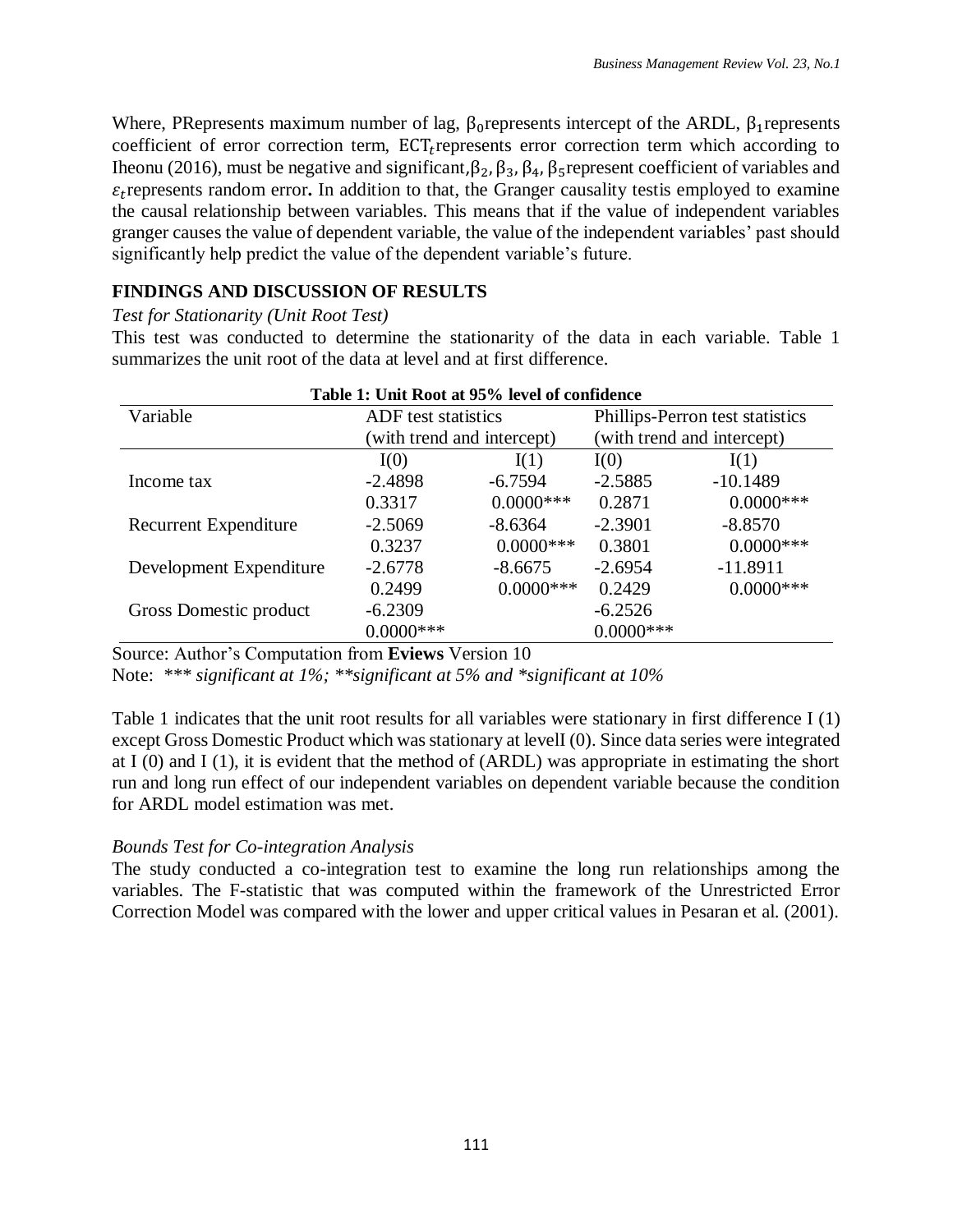|                       |       |     |                       |      | <b>Bound Critical Values†</b><br>(Restricted Intercept and<br>no Trend) |
|-----------------------|-------|-----|-----------------------|------|-------------------------------------------------------------------------|
| <b>Test Statistic</b> | Value | Lag | Significance<br>level | I(0) | I(1)                                                                    |
| F-Statistic           | 7.69  | 4   |                       |      |                                                                         |
| K                     | 3     |     | 10%                   | 2.37 | 3.2                                                                     |
|                       |       |     | 5%                    | 2.79 | 3.67                                                                    |
|                       |       |     | 2.5%                  | 3.15 | 4.08                                                                    |
|                       |       |     | 1%                    | 3.65 | 4.66                                                                    |

**Note:**  $I(0) =$  lower bound and  $I(1) =$  Upper bound

K is the number of regressor.

Table 2 presents the bounds test for co-integration results for Real GDP (RGDP) against recurrent expenditure, development expenditure and income tax. From Table 2, the F-statistic for the model with Real GDP (*RGDP*) as the dependent variable is 7.69. It exceeds the upper critical bound at 5 percent level of significance for restricted intercept and no trend. This means that the null hypothesis of no co-integration among the variables is rejected. This confirms that there was a long-run relationship between Gross Domestic Product and its explanatory variables.

|                           |             | <b>Table 3: Error Correction Model (ECM) for RGDP</b> |             |              |
|---------------------------|-------------|-------------------------------------------------------|-------------|--------------|
| Variable                  | Coefficient | Std. Error                                            | t-Statistic | Prob         |
| $D (RGDP (-1))$           | $-0.3198$   | 0.0866                                                | $-3.6938$   | $0.0009***$  |
| $D (RGDP (-2))$           | $-0.1813$   | 0.0491                                                | $-3.6864$   | $0.0009***$  |
| D(REC)                    | $-3.7163$   | 0.3086                                                | $-12.0418$  | $0.0000$ *** |
| $D (REC (-1))$            | $-3.0269$   | 0.7458                                                | $-4.0586$   | $0.0003***$  |
| $D (REC (-2))$            | $-0.8389$   | 0.4947                                                | $-1.6957$   | 0.1007       |
| $D (REC (-3))$            | 0.5990      | 0.3668                                                | 1.6330      | 0.1133       |
| D(DEV)                    | $-1.2913$   | 0.6478                                                | $-1.9934$   | $0.0557*$    |
| $D$ (DEV $(-1)$ )         | 4.3576      | 0.7556                                                | 5.7672      | $0.0000$ *** |
| $D$ (DEV $(-2)$ )         | 2.8296      | 0.8768                                                | 3.2272      | $0.0031***$  |
| $D$ (DEV $(-3)$ )         | 2.8422      | 0.6979                                                | 4.0726      | $0.0003***$  |
| D(TAXS)                   | 2.8422      | 0.9573                                                | 4.0726      | $0.0003***$  |
| $D(TAXS(-1))$             | $-2.8007$   | 0.9573                                                | $-2.9255$   | $0.0066***$  |
| $D(TAXS(-2))$             | 17.5448     | 1.3716                                                | 12.7911     | $0.0000$ *** |
| $D(TAXS(-3))$             | 3.5960      | 2.2037                                                | 1.6318      | 0.1135       |
| Coint Eq $(-1)$           | $-0.40718$  | 0.0615                                                | $-6.6159$   | $0.0000$ *** |
| R-squared                 |             |                                                       |             | 0.9758       |
| <b>Adjusted R-squared</b> |             |                                                       |             | 0.9663       |
| Durbin-Wats on stat       |             |                                                       |             | 2.2633       |
| Akaike info criterion     |             |                                                       |             | 4.4853       |

**Table 3: Error Correction Model (ECM) for RGDP**

Source: Author's Computation from **Eviews** Version 10

Note: *\*\*\* significant at 1%; \*\*significant at 5% and \*significant at 10%*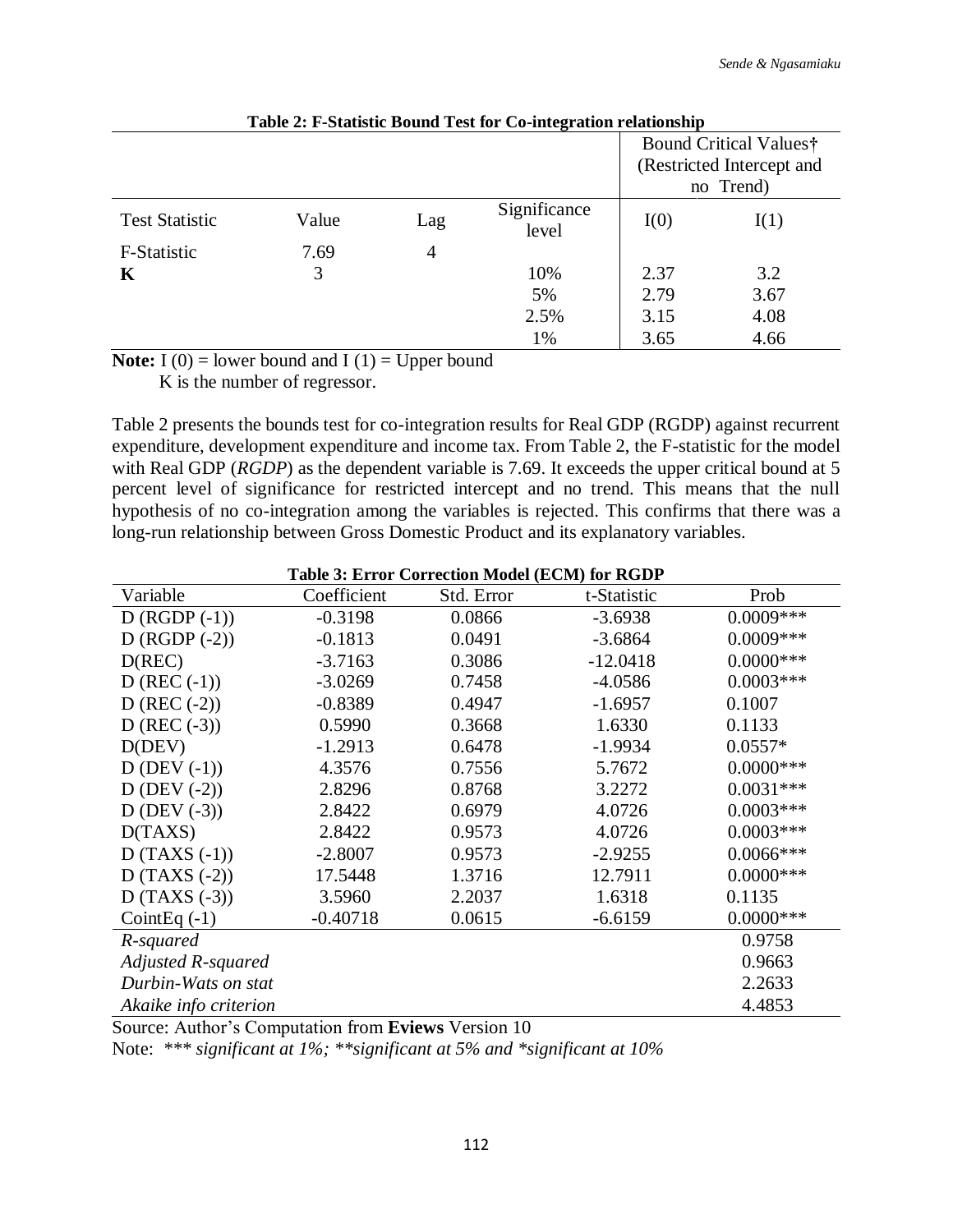The results in table 3 reveal that the coefficient of error correction terms in the co-integration equation (-0.40718) was negative and statistically significant at 5 percent level, meaning that the variables converged with the speed of 40.71% towards the long run equilibrium, if there was disequilibrium of the economy in the short run. This means that all the variables, namely recurrent expenditure, development expenditure and income tax were significant at 1%, 5% and 10% levels of significance. Table 3 also reveals that the results about recurrent expenditure with no lag and lagged with one period were negative and statistically significant. This implies that a 1 percent increase in recurrent expenditure would lead to a decrease in growth rate by 3.71 percent with no lag and 3.02 percent when lagged with one period. These results are consistent with Volkov (1998) who found that recurrent expenditure had a negative impact on economic growth in Ukraine. This could be due to the fact that expenditures on social services have a long gestation period to unleash to positive benefits associated with such expenditures coupled with lack of prudential budget expenditures management. The income tax lagged with one period was negatively and statistically significant. This implies that a unit increase in income tax would lead to decrease in GDP in a one period.

However, when we estimated the income tax with no lag and lagged with two periods, the results tended to contribute to economic growth positively. This result implies that a unit increase in income tax increases economic growth by 2.84 percent and 17.54 percent at lags 0 and 2 respectively. The development expenditure, lagged with one, two and three periods were positively and statistically significant at 5percent level as expected. Intuitively, a1percent change in development expenditure would lead to increase in the GDP by 4.36percent, 2.83percent and 2.84percent respectively. These results are supported by Volkov (1998) who found that development expenditure had a positive impact on economic growth in the short run. Their similarity could be due to redirection of public investment into investment in infrastructure, human capital and market reforms. This could be cited as possible reason for stimulating demand for product, which in turn allows producer to raise production and thus expand the gross domestic product. However, the value for adjusted R-squared was 0.966, a figure which is large enough to account for the overall fit of the model. The Adjusted R-Squared value illustrates that the independent variables were able to explain the variations in the dependent variable by 96.6%. The value of *Durbin-Watson statistics* was 2.26 which, is within the range of 1.5-2.5 which indicates that the model has no multicollinearity between the independent variables.

# *Model Diagnostics*

Under this test, different tests were tested to ensure that ARDL model produces the best preferred model upon which we can infer our results econometrically. The results are presented in table 4 for the long run ARDL test results.

| Table 4: Long Run ARDL (3, 4, 4, 3) Model Results |             |            |             |  |
|---------------------------------------------------|-------------|------------|-------------|--|
| Regressor                                         | Coefficient | Std. Error | Prob        |  |
| <b>REC</b>                                        | 6.8198      | 3.2483     | $0.0446**$  |  |
| DEV                                               | $-5.7663$   | 2.7134     | $0.0422**$  |  |
| <b>TAXS</b>                                       | $-17.7920$  | 10.0185    | $0.0862*$   |  |
| Constant                                          | 3.4711      | 1.2433     | $0.0092***$ |  |

Source: Author's Computation from **Eviews** Version 10. Dependent variable: **RGDP** Note: *\*\*\* significant at 1%; \*\*significant at 5% and \*significant at 10%*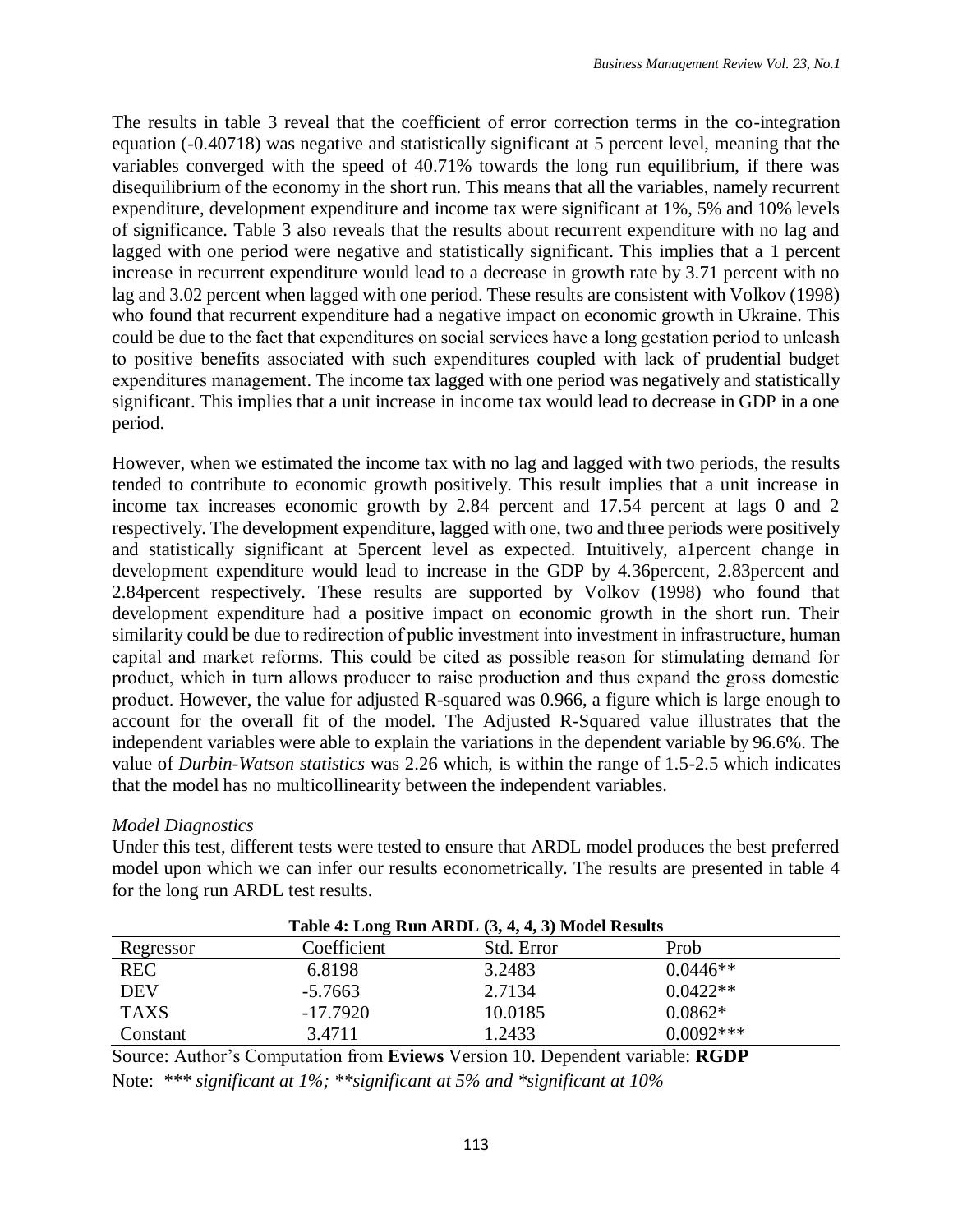The coefficient of development expenditure (-5.7663) was negative and statistically significant at 5 percent as expected. This means that a unit increases in development expenditure would lead to a decrease in growth rate of real GDP by (-5.7663). This negative relationship implies that, as long as the government increases expenditure on development, it will lead to lower economic growth of the country; this may be due to inefficiency in its targeting and misuse of the funds particularly for long term public investment projects. In view of this, it may lead to a delay or failure to complete public projects that might bring positive impact on economic growth in time. These results are consistent with Hasnul (2015) who found a negative relationship between…development expenditure and economic growth. However, the results differ from Kneller et al. (2004), Abdon (2014) and Volkov (1998) who found that development expenditure has a positive relationship with economic growth. The positive effect could be as a result of decrease in spending on general public services and on social protection. Moreover, increase in proportional share of budget in development expenditure like expenditure on infrastructure and education affects productivity of all firms and industries, and the entire economy.

The coefficient of recurrent expenditure (6.8198) was positive and statistically significant at 5 percent as expected. This implies that a unit increase of recurrent expenditure would lead to a decrease in growth rate of real GDP by (6.8198%). This positive relationship implies that as the government increases the recurrent expenditure, the economic growth of the country increases. These results are in contrast with the findings by Kneller *et al*. (2004) and Hasnul (2015) who found negative relationship between recurrent expenditure and real GDP in the long run. These views were possibly due to increases in unproductive spending with a deficit budget which negatively affected economic growth. The effect of recurrent expenditure in the long run also supports the idea of Keynesian theory that increase in government spending, especially recurrent expenditure, stimulates aggregate demand and increases consumption, which in turn leads to increased production and faster recovery from recessions for a stagnant economy.

The coefficient of income tax (-17.7920) was negative and statistically significant at 10 percent as expected. A unit increase of income tax would lead to decrease in growth rate of real GDP by (17.7920%). This implies that income tax such as Individual Tax, pay-as-you-earn tax (PAYE) and Corporation Tax lower the rate of growth of economy of the country. These results concur with Kneller (2004), who found a negative and significant effect on economic growth in OECD countries. The negative effect from these views could be a result of raising the proportion of personal and corporate income taxation that tends to decrease growth, although the magnitude of the effect differs across studies. Hence, increase in taxes leads to fall in disposable income for households and private consumption may fall accordingly.

# *Stability test*

Cumulative Sum (CUSUM) was used to test for the stability of the model at 5% level of significance. Since the results of Cumulative Sum (CUSUM) as evidenced in Figure 2 reveals that the model was stable since the graphs of recursive residuals were within the boundary of the critical regions.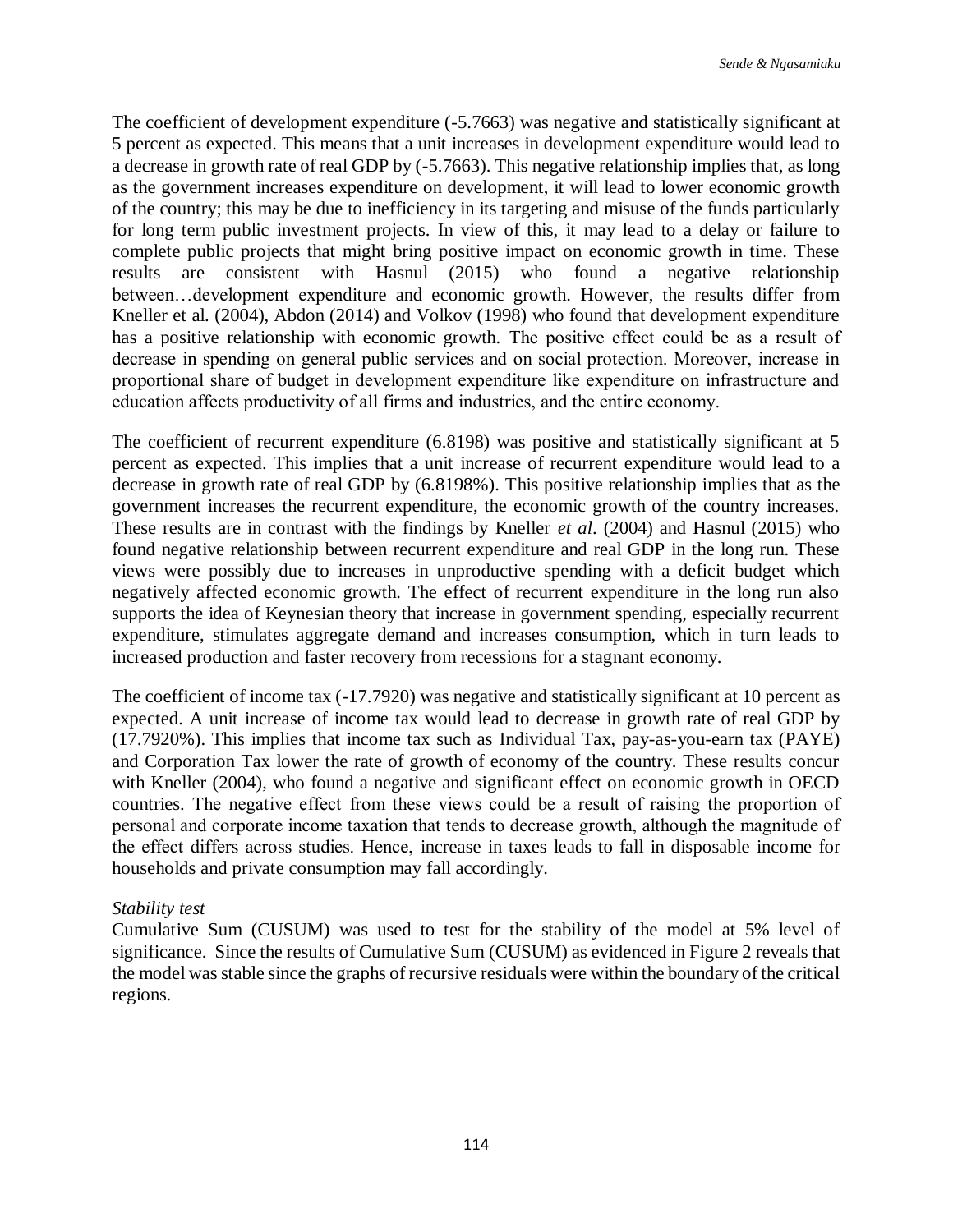### **Figure 2: CUSUM of Residual**



### *Serial correlation test*

Breusch-Godfrey serial Correlation LM test, at 5% level of significance and two (2) lags was used and the results were presented in Appendix 1. The tests gave no evidence to reject the null hypothesis of no serial correlation because the Obs\*R-Squared (3.2890) was statistically insignificant (0.1931) at 5% level and F-statistics results for 2 lags produced larger probabilities indicating that the residuals were not serially correlated. Thus, this test found no evidence of serial correlation among residuals.

### *Heteroskedasticity test*

The t-statistic in appendix 2, at 5% level of significance reveal that the p-value (0.3612) was greater than5%level of significance and the variance of the error term was constant (homoscedasticity). Probabilities for Obs\*R-Squared 0.6393 as produced by Breush-Pagan-Godfrey test did not give enough evidence to reject the null hypothesis. Thus, it was concluded that residuals were homoscedastic.

### *Normality test*

The results in Appendix 3 reveals that residuals of the model were normally distributed because the probability value 0.8783 of the equation was greater than 5 percent critical value and histogram was bell shaped. Therefore, the null hypothesis was accepted that the residuals of the equation were normally distributed.

### *Granger Causality Test*

Granger causality test was conducted to confirm the existence of causal relationship between recurrent expenditure, development expenditure, income tax and real GDP and to further confirm existence of the long run co-integration relationship between variables.

| <b>Table 5: Pairwise Granger Causality Tests</b> |     |                     |             |  |
|--------------------------------------------------|-----|---------------------|-------------|--|
| Null hypothesis                                  | Obs | <b>F-Statistics</b> | Prob.       |  |
| <b>REC</b> does not Granger Cause RGDP           | 47  | 5.1176              | $0.0021***$ |  |
| RGDP does not Granger Cause REC                  |     | 1.2132              | 0.3212      |  |
| DEV does not Granger Cause RGDP                  | 47  | 4.6999              | $0.0035***$ |  |
| RGDP does not Granger Cause DEV                  |     | 0.7031              | 0.5947      |  |
| TAXS does not Granger Cause RGDP                 | 47  | 1.3151              | 0.2819      |  |

#### 115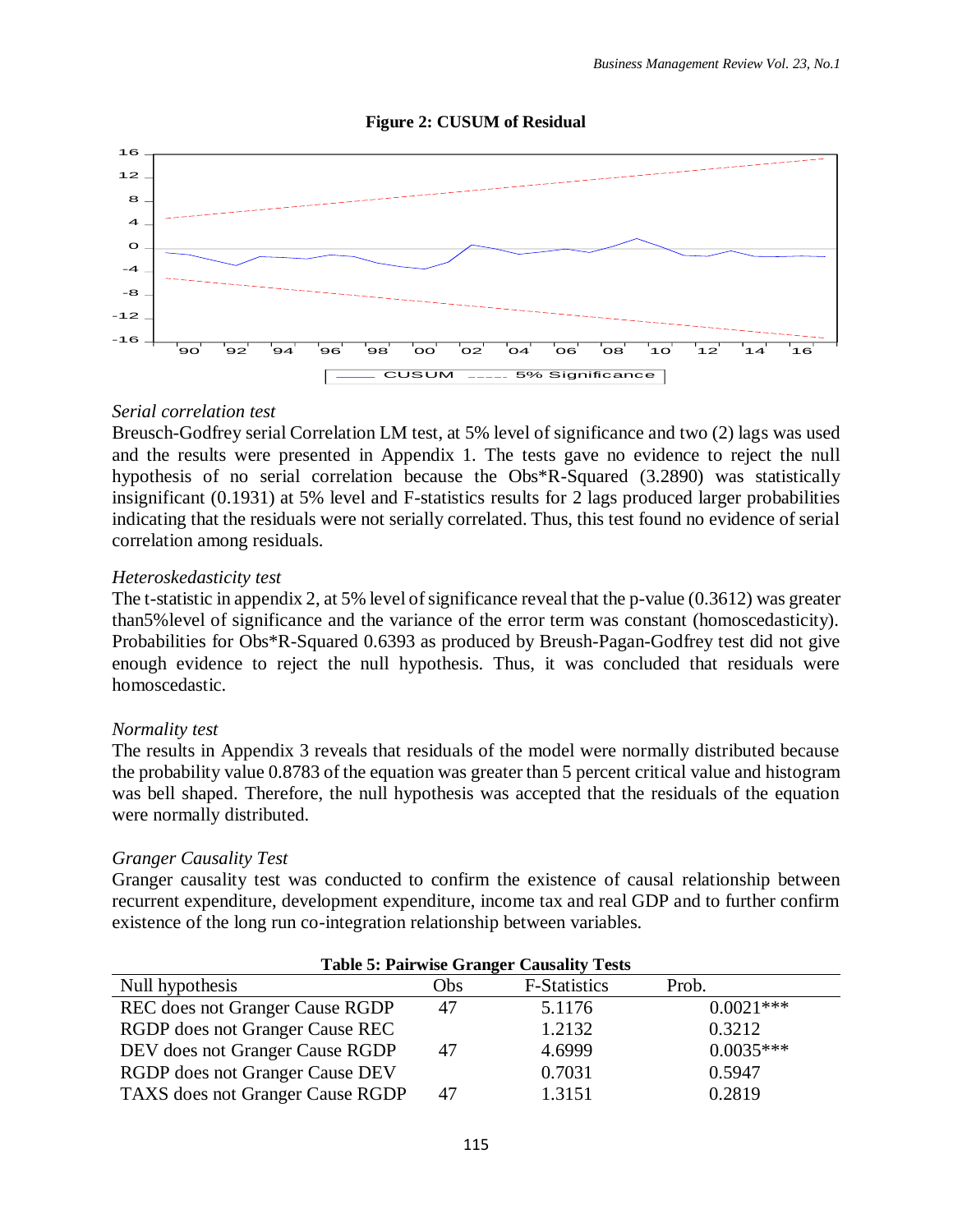| RGDP does not Granger Cause TAXS       |    | 7.5853 | $0.0001***$ |
|----------------------------------------|----|--------|-------------|
| DEV does not Granger Cause REC         | 47 | 1.8973 | 0.1309      |
| REC does not Granger Cause DEV         |    | 3.3682 | $0.0187**$  |
| TAXS does not Granger Cause REC        | 47 | 8.4494 | $6.E-05***$ |
| <b>REC</b> does not Granger Cause TAXS |    | 1.2636 | 0.3012      |
| TAXS does not Granger Cause DEV        | 47 | 11.724 | $3.E-06***$ |
| DEV does not Granger Cause TAXS        |    | 2.7711 | $0.0409**$  |

Source: Author's Computation from **Eviews** Version 10.

Note: *\*\*\* significant at 1%; \*\*significant at 5% and \*significant at 10%* 

The Granger Causality test results in Table 5reveal that there was unidirectional causation of Real GDP and recurrent expenditure in Tanzania. The direction of causation between Real GDP and recurrent expenditure ran from recurrent expenditure to real GDP. In addition, there was no reverse causation from real GDP to income tax. The test also revealed unidirectional causation of Development expenditure and Real GDP. The direction of causation between development expenditure and Real GDP ran from development expenditure to real GDP. There was no reverse causation from real GDP to development expenditure. Furthermore, the test revealed evidence of unidirectional causation between income tax and Real GDP. The direction of causation between income tax and Real GDP ran from Real GDP to Income tax. There was no reverse causation from income tax to Real GDP. However, there was bidirectional causation of development expenditure and Income.

### **CONCLUSION**

This study adopted the Solow Model (1956) to examine the effects of government spending and taxation on economic growth both in the long run and short run. The study provides the following conclusion:

- (i) There is significant evidence that development expenditure and income tax positively affect economic growth while recurrent expenditure affects economic growth negatively in the short run. This could plausibly be due to the fact that returns on investment in sectors such as infrastructure, education and health takes long time to be realized in the short run. However, the study found that in the long run there is evidence that development expenditure and income tax negatively affect economic growth while recurrent expenditure affects economic growth positively. In the long run, some forms of government spending such as capital spending in form of development financing tend to promote economic growth. For the case of recurrent expenditure, somehow the results imply that spending on government consumption indirectly raise the disposable income of firms and households and therefore affects economic growth positively.
- (ii) This study also established presence of unidirectional running from independent variables (i.e. recurrent expenditure, development expenditure, income tax) to real gross domestic product. This implies that essentially there is a need for formulating strong fiscal policy architecture, particularly with focus on the key variables studied in this study, since most of them have significant dynamic effect on economic growth in the short run and long run. Therefore, the government should formulate policies to ensure optimal and prudent public expenditure management that contributes positively to the economic growth of the country both in the short run and long run.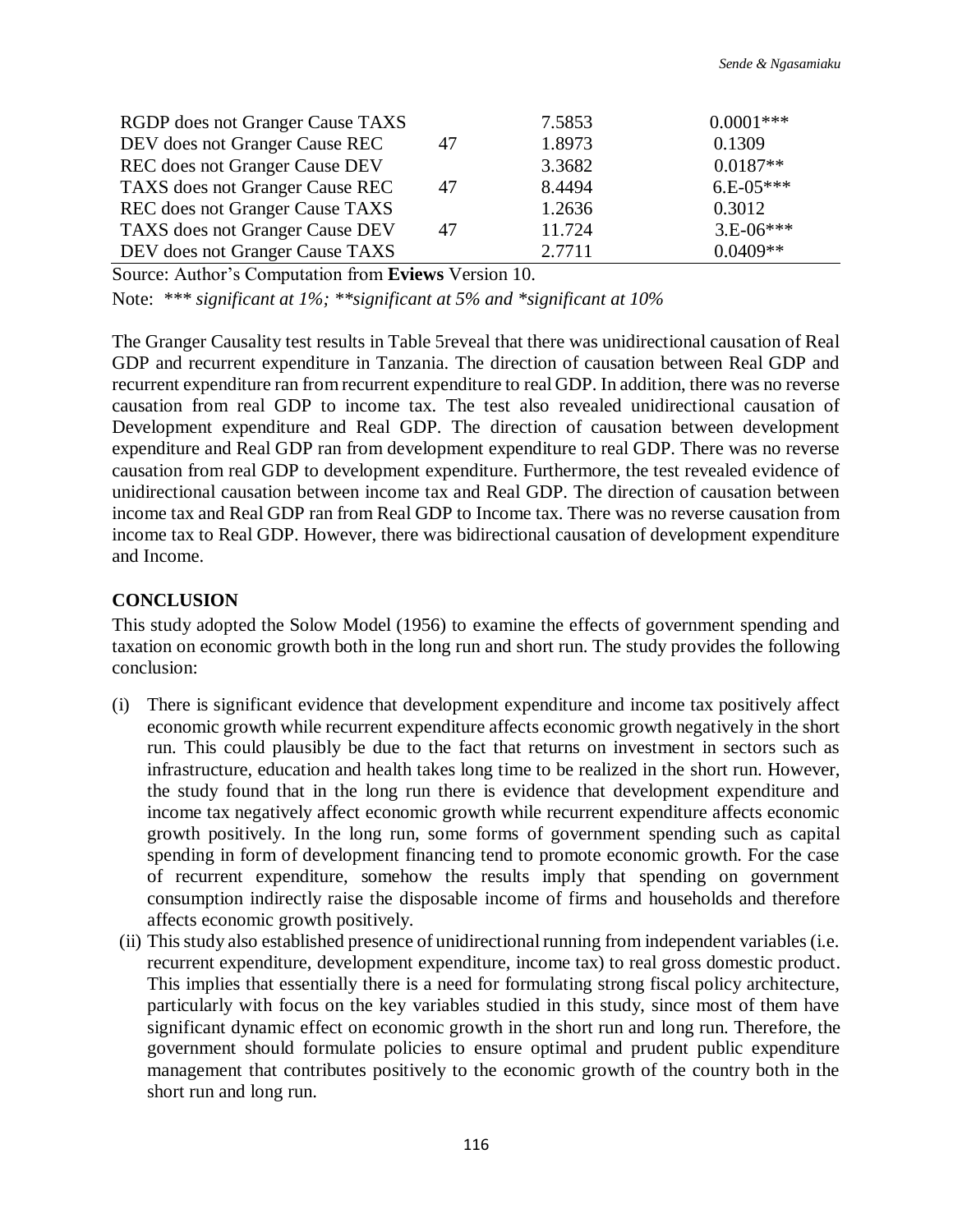(iii) Likewise, the findings imply that both in the short and long run, raising taxes to finance government spending could potentially damage economic growth. Therefore, the government should identify revenue gaps in our tax system with the view to identify new sources of government revenues that may not have adverse impacts on the economy, and the government should also widen its tax base. To this end, there should be more emphasis towardsincreasing the proportion of annual budget for development expenditure given its effects on economic growthand come up with policies that convey a balance between public and private investment in order to bring positive impacts on economic growth. This would in turn minimize the potential for crowding out private investment in the economy.

#### **REFERENCES**

- Abdon, A.,Gemma.B.E., Minsoo, L., & Donghyum, P*.* (2014) 'Fiscal Policy and Growth in Developing Asia', *ADB economics working paper series no. 412*, Asian Deve(10– 2014).
- Alegana, H. M. (2014) 'the Effect of Tax Incentives on Economic Growth in Kenya By', *research project for Degree in Masters of Science in Finance at the University of Nairobi Novembre, 2014.*, (D63/75595/2012).
- African Development Bank (2006), African Economic Outlook", a joint publication of the African Development Bank and the OECD Development Centre: www.oecd.org/dev/publications/africanoutlook
- African Development Bank Group (2010). Domestic Resource Mobilization for Poverty Reduction in East Africa: Tanzania Case Study.*Regional Department East A (OREA)*. November 2010.
- Baro, R. (1991) "Economic growth in a cross-section of countries". *Quarterly Journal of Economics, 106(*2), 407-443.
- Breido, K. (1996), "Keynesian Theory of Consumption", The Finnace University under the *Government* International Finace Faculty, Moscow, Russia.
- Chamley, C. (1986), 'Optimal taxation of capital income in general equilibrium with infinite *lives'*, *Econometrica*, *54(3)*, 607–22.
- Chude, D. I. (2013). Impact of Government Expenditure on Economic Growth in Nigeria. *International Journal of Business and Management Review*,*1(4)*, 64-71.
- Domar, E. (1946). "Capital expansion, rate of growth, and employment", *Econometrica*, *14(2)*, 137-147.
- Edwards, S. (2012) 'Is Tanzania a Success Story? A Long Term Analysis', *National Bureau of Economic Research "Africa Project."&University of California, Los Angeles &*, (January).
- Hasnul, A. G. (2015) 'The Effects of Government Expenditure on Economic Growth: The Case of Malaysia', *Lorong Universiti A*, (December 2015).
- Harrod, R (1939), "An Essay in Dynamic Theory", Economic Journal, *49 (193)*, 14-33
- Helge, F. (2003). Fighting Fiscal Corruption: Lessons from the Tanzania Revenue Authority.*Chr. Michelson Institute, Bergen, Norway.Public Admin.* Dev. 23, 165–175 (2003). DOI: 10.1002/pad.278.
- Iheonu, C. O. (2016). Investment, Output and Real Interest Rate in Nigeria*:* An ARDL Analysis. *Journal of Economics and Allied Research* (JEAR), *1(1)*, 72–92.
- International Monetary Fund, (2013), World Economic outlook.
- Kairanya, K. A. (2016) 'Impact of Taxation on Economic Growth in Kenya 1975-2014', *A Research Project of the Degree of Master of Arts in Economic Policy Management of*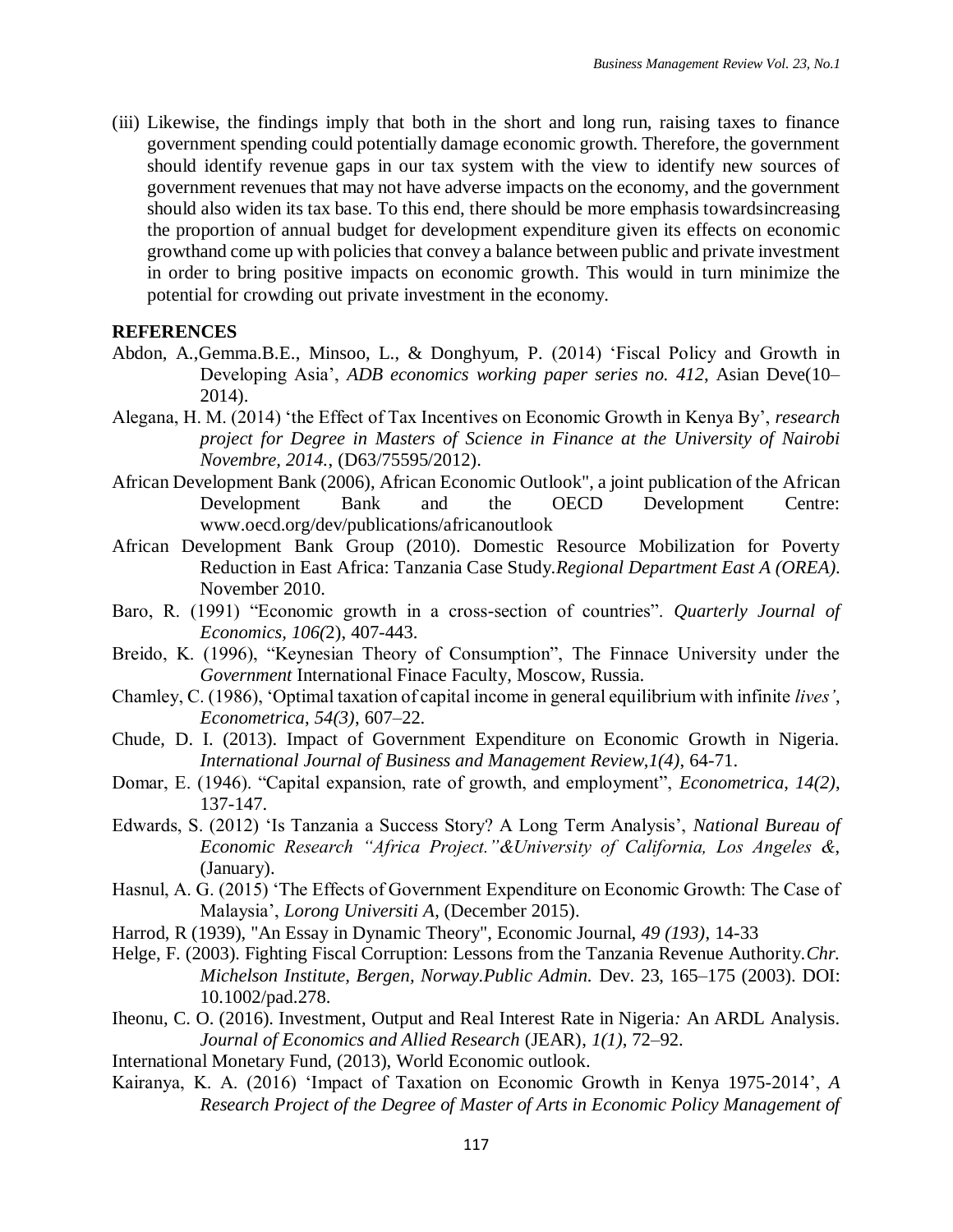*the University of Nairobi, Kenya.*, (November 2016), p. X51/67189/2013.

- Kambua, N. I. (2014) 'Effects of Government Spending on Economic Growth in Kenya.', *Degree of Masters of Science in Finance , University of Nairobi . October 2014*, D63/64904/(October).
- Kapunda, T. (2013). Public Expenditure Composition and Economic Growth in Tanzania:Socio-Economic Policy Implications. *Asian-African Journal of Economics and Econometrics*, *13(1)*, 61-70.
- Kweka, J. P. and Morrissey, O. (2000) 'Government Spending and Economic Growth in Tanzania, 1965-1996', *Centre for Research in Economic Development and International Trade,school of Economics, University of Nottingham*, (Credit Research Paper No. 00/6). Available at: https://www.nottingham.ac.uk/credit/documents/papers/00- 06.pdf.
- Kelvin, K., Yapatake, K., & Abeid, R. (2017). Government Expenditure and Economic growth in Tanzania: A Time Series Analysis. *International Journal of Development and Economics Sustainability*, *5(1)*,11-21.
- Kneller, R., Gemmel, N & Sanz, I (2004). Fiscal Policy Impacts on Growth in the Oecd: Are They Long-Run? *University of Nottingham, Uk*.*and Universidad Complutense de Madrid, Spain)*
- Liew, V. (2004) 'Which Lag Length Selection Criteria Should We Employ ?', *Economics Bulletin, University Putra Malaysia*, *3(33)*, 1-9.
- Lucas, Robert E. (1988): "On the Mechanics of Economic Development, *"Journal of Monetary*  Economics*, 22(1)*, 3–42
- Musiba, C. (2013) 'The Impact of Government Expenditure on Pro poor Sectors in Reducing Poverty: The case of Kibaha District', *A thesis of the Degree of Master of Science in Economics at Mzumbe University*.
- Nyorekwa, E. T. and Odhiambo, N. M. (2014) 'Monetary policy performance in Tanzania (1961- 2014): A review', *Banks and Bank Systems*, *9(4*), 42-58.
- Pesaran, M.H., Shin, Y.,& Smith, R.J., (2001). Bounds Testing Approaches to The Analysis. *Journal of Applied Econometrics*, *16(3)*, 289–326.
- Phillips, P. C. (1987). Time Series Regression with a Unit Root. *Econometric*, *55(2)*, 277-301.
- Roger, S &William, Y (1970). The "Crowding Out" of Private Expenditures by Fiscal Policy Action. *Federal Reserve Bank of ST. lous. Reprint Number 60*. October, 1970
- Ruturagara, N. J. (2013) *Government Spending and Economic Growth in Tanzania 1970-2010*, *Research project of the Degree of Master of Science in Economics of The Open University of Tanzania*.
- Romer, D., Mankiw, G., &D. Weil. (1992) "A Contribution to the Empirics of Economic *Growth*." *Quarterly Journal of Economics*, *107(58*), 407-437.
- Solow, R. M. (1956) 'A Contribution to the Theory of Economic Growth, *The Quarterly Journal of Economics*, *70 (1)*, 65-94.
- Stephanie, M. H. (2015). Measuring the Economy A Primer on GDP and The National Income and Product Accounts. *Economic Analysis (Bea), U.S. Department of Commerce, Prepared This Primer.*
- Swan, T (1956), "Economic Growth and Capital Accumulation", *Economic Record, 32. (2)*, 334-361.
- Vamvoukas, G & John. L. (2004) 'Government Expenditure and Economic Growth: Evidence from Trivariate Causality Testing', *Journal of Applied Economics.*, *7 (1),*125–152.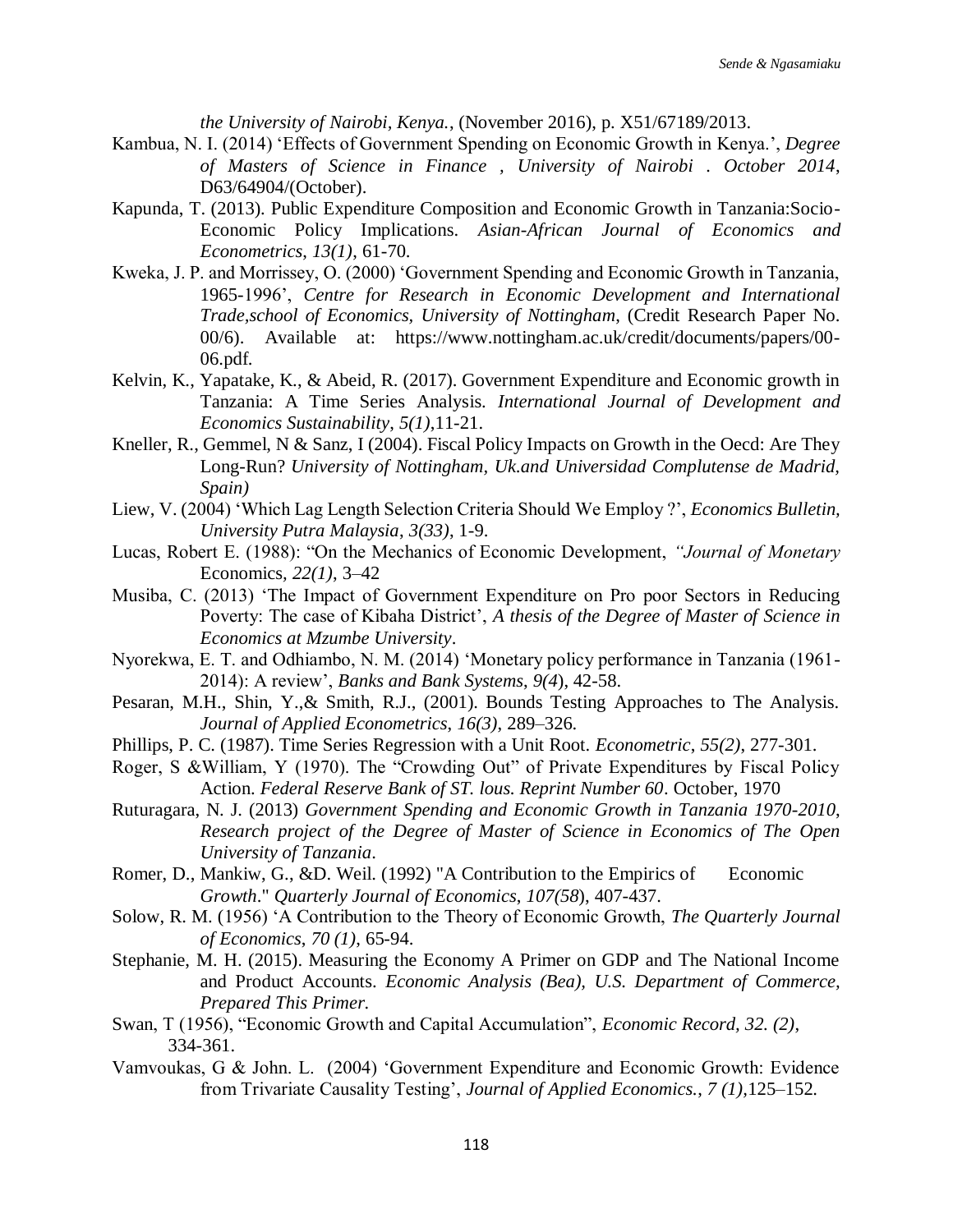Volkov, A. (1998) 'Long Run and Short Run Effects of Government Expenditures on Economic Growth : Are there Lessons for Ukraine ?', *The Master Research Paper of EERC*-*NaUKMA Economics MA Program*.